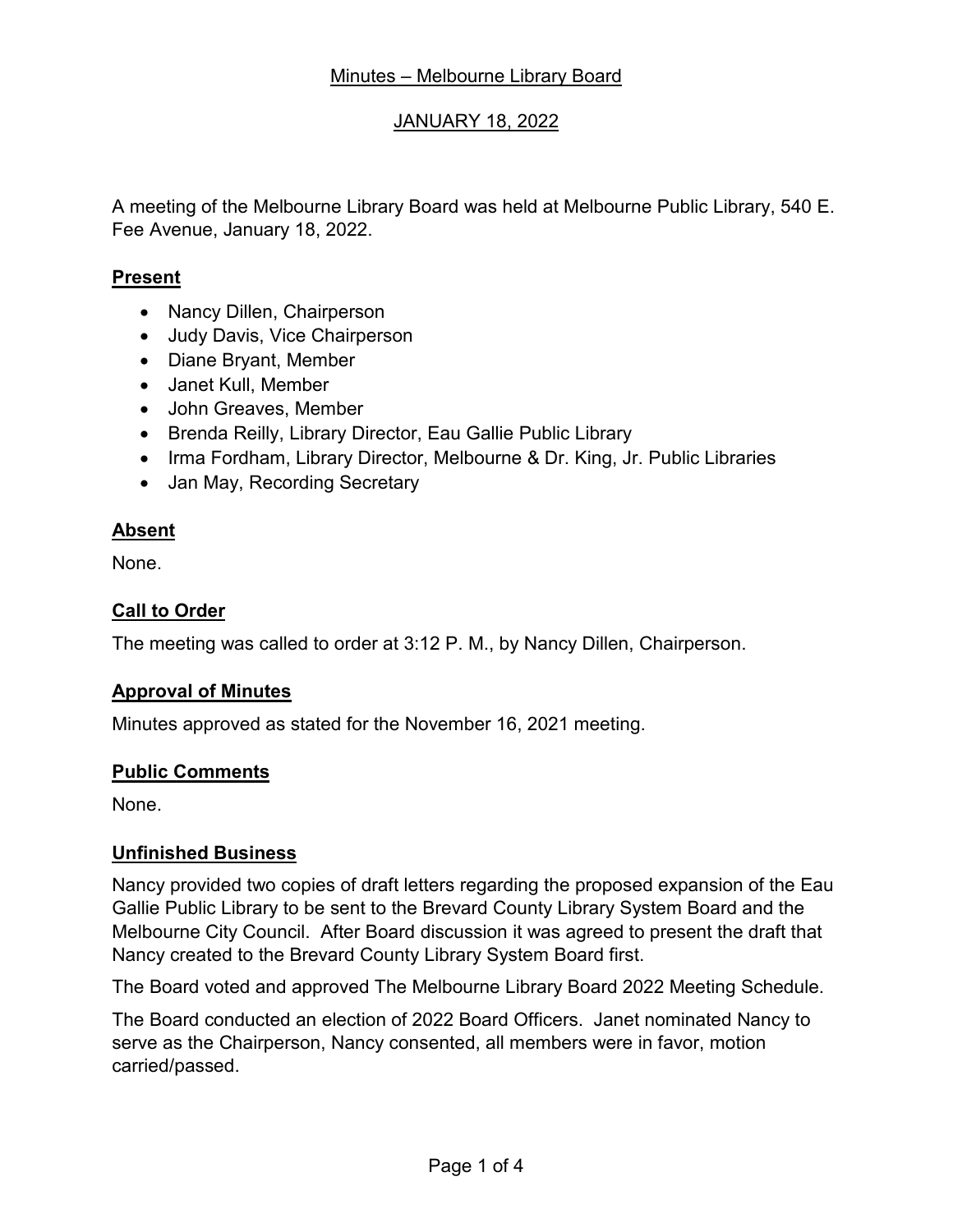# Minutes – Melbourne Library Board

# JANUARY 18, 2022

Janet nominated Judy to serve as the Vice Chairperson, Judy consented, all members were in favor, motion carried/passed.

## **Director's Report**

#### **Eau Gallie Library**

Brenda stated she has been at the Eau Gallie Library for about two months. She feels she knows a lot more about the staff and building.

Currently the library is looking for two Library Aides. All other departments are fully staffed. They have been interviewing for one of the positions. The other position is still posted for one more week. Judy asked if the library was having problems getting people to apply. At times applications are received where the applicant does not meet the qualifications. Over the last year the library has been having to re-advertise positions. Judy asked if the problem was due to the pay offered. Brenda stated the problem could be from a combination of things.

The lobby doors being repaired has been completed. Last week there was a pre-bid meeting for additional work on the outside air handlers.

The library had new DVD shelving installed, that the Friends of the Library provided.

The library has a very successful Polar Express program in December. The program had about 30 kids participate, 60 people in all. Because of the success the library may do the program again next December. The library is talking about bringing back the night-time Nerf and board games in the spring.

The first and third Saturday the Ukulele group meets at the library.

All libraries will be celebrating Black History Month in February. The library chose to highlight Zora Neale Hurston because of her connection to Eau Gallie. The plan is to make flyers, information booklets and a display.

On February 23<sup>rd</sup> at 11 A. M. there will be a Peace Pole Dedication located in the Eau Gallie Square with butterfly plants around. Brenda looked into purchasing Monarch Butterflies to release at the event. Upon investigation the winter months are not a good time to do this for the butterflies will stay here to eat and not go South as they should. Flyers will be made, bookmarks purchased and a display to advertise the event. Additional Monarch Butterfly books have also been purchased.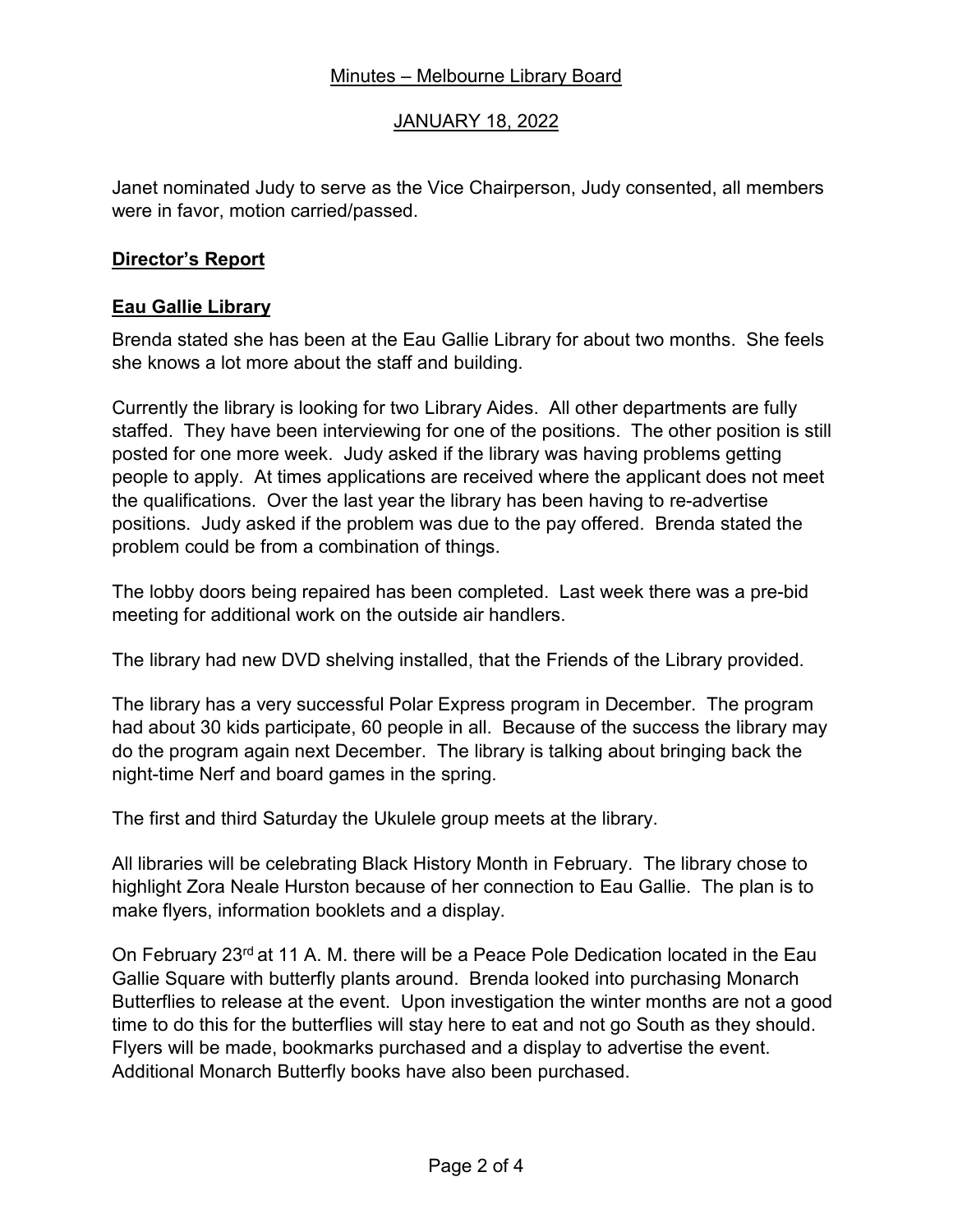# JANUARY 18, 2022

# **Melbourne Public Library**

The library has been working on filling three vacant positions in the Circulation Department. A candidate has been selected for the Library Aide position. The other position is a full time Library Assistant II. The position was originally advertised as parttime and has been modified to full-time. The library was unable to select a qualified candidate and will have to re-advertise the position. There were ten applicants, seven of the applicants were called and they were not interested in full-time employment. One applicant was interviewed, but was not the right person for the position. The library is in the process for selecting a candidate for the Library Assistant I position. Very few applicants applied.

Melbourne was one of the libraries selected to host a Community Support Advocate/Counselor. She will also visit Titusville, DeGroodt and Central Libraries. The Advocate will begin visits on January 24, 2022. She will be providing support and guidance to anyone that needs it that comes to the library. She will be guiding people to the right services that they need.

The Friends of the Library will be having a big book sale from February 23 – 27, 2022.

# **Dr. Martin Luther King, Jr., Public Library**

A candidate has been selected for the new Library Aide position. Once this position is filled, the library will be fully staffed.

The library will host AARP volunteers for tax preparation. Tax preparation will begin in February, on Mondays and Fridays, from 9:00 A. M. - 3:00 P. M. Volunteers are currently at the library on Mondays and Fridays, 9:00 A. M. to 12:00 P. M. to schedule appointments.

Yesterday there was an article in Florida Today which included pictures of The Dr. King Library staff. The Peace March that is usually held on Dr. Martin Luther King, Jr. holiday was cancelled because of COVID, they hope to resume next year.

#### **Other Business**

None.

#### **Next Meeting Date and Adjournment**

Next Library Board meeting will be on Tuesday, February 15, 2022 at 3:00 P. M. at the Eau Gallie Public Library and the County Library Board on Thursday, January 20, 2022 at 3:00 P. M. at the Suntree/Viera Public Library.

The meeting adjourned at 3:52 P. M.